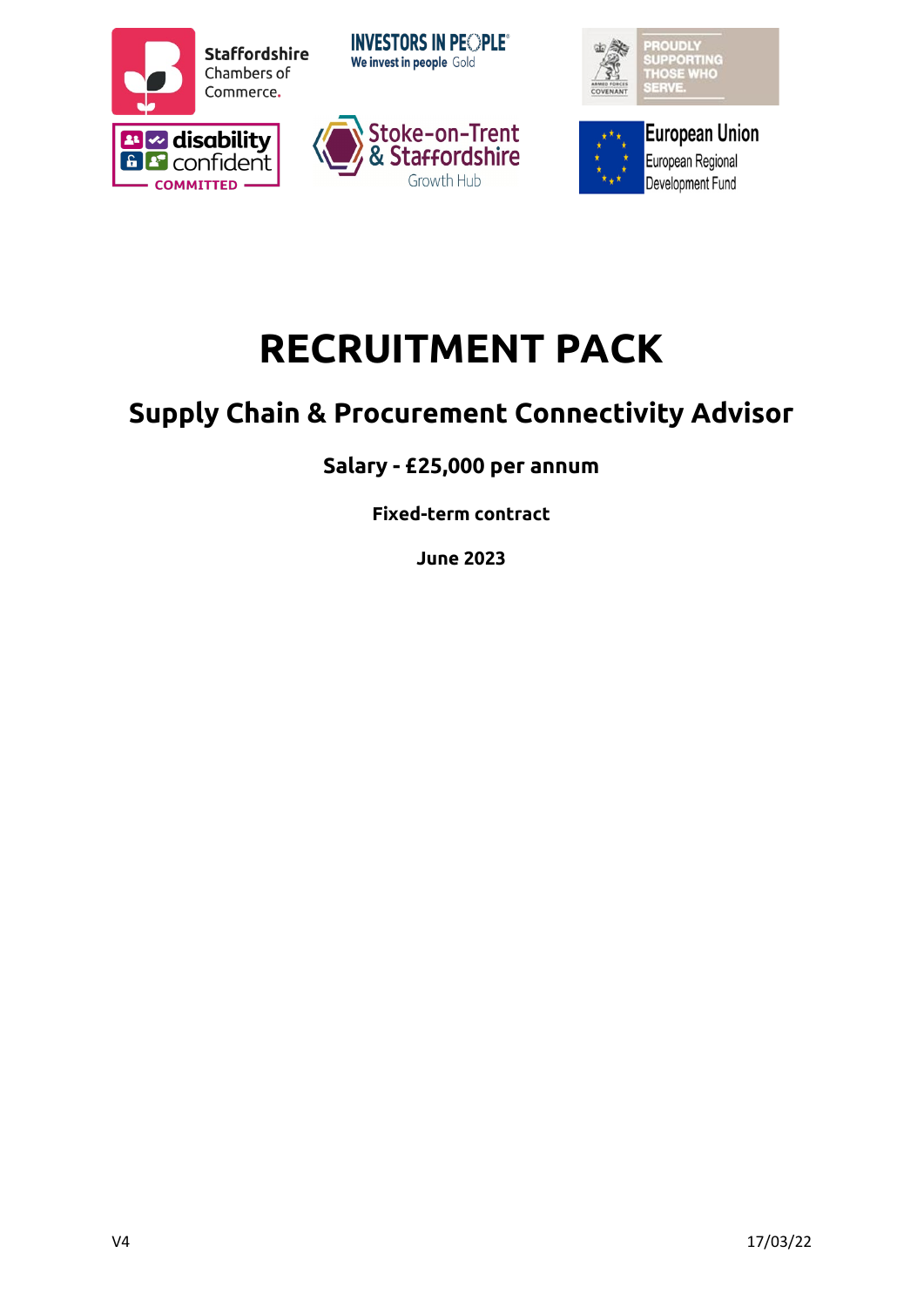

At Staffordshire Chambers of Commerce, we believe that we can help all the people of Staffordshire to be more prosperous and have more opportunities, by helping businesses to belong to the Chamber and do things better. We take pride in delivering excellent services to our members and expect the highest standards from our employees.

#### **Supply Chain & Procurement & Connectivity Advisor**

We have a fantastic opportunity for a Supply Chain & Procurement Connectivity Advisor to join our Growth Hub team, based at our offices at Festival Park, Hanley.

We offer an attractive benefits package, a rewarding role in a great team and good opportunities for personal development.

This is a full-time role, working Monday to Friday, a total of 35 hours per week, with the possibility for some of the role to be carried out as agile/home working.

Further information about Staffordshire Chambers of Commerce is available on our web site [https://staffordshirechambers.co.uk/careers](https://staffordshirechambers.co.uk/careers-)

Closing date: **27th May 2022**

**Immediate start required.**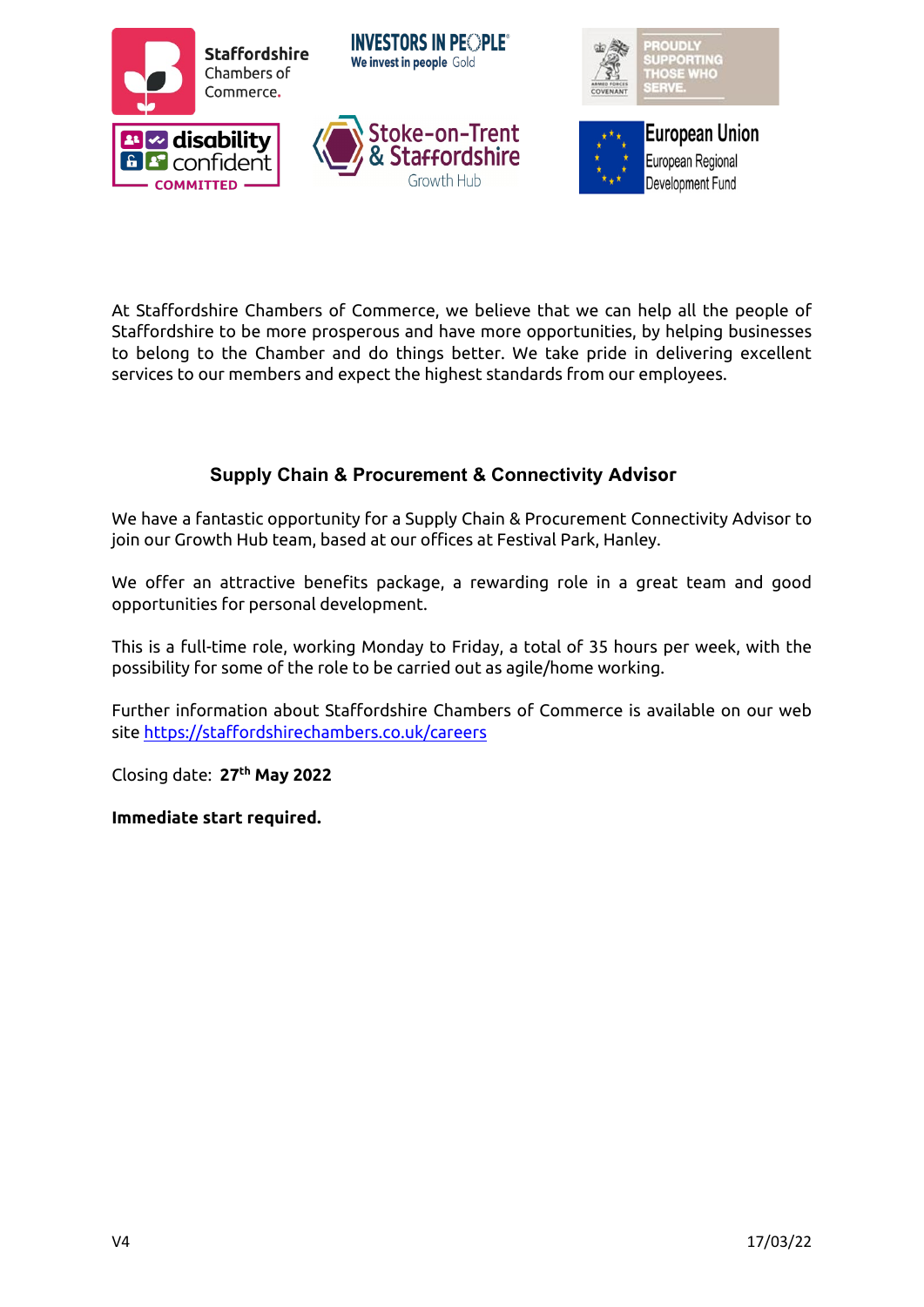

#### **About Staffordshire Chambers of Commerce**

Staffordshire Chambers of Commerce has been in existence for over 200 years. It was borne out of a desire from businesses to meet and trade and ensure that there was a voice for business and an organisation to represent their needs and deliver services to help them. We continue to deliver this role and have developed a wider relationship as part of the recognition of the contribution that the business community makes to economic and social success.

We provide the following services to support businesses start, grow and succeed.

**Business Support –** we are, at our heart, a membership organisation and believe that the best business support can come from the services we offer through our experienced staff. We have a range of member only services as well as funded programmes. We have developed specific membership offers to reflect our local economy in response to various sector groups in membership.

**Enterprise Support –** we aim to inspire the entrepreneurs of tomorrow through bringing schools and businesses closer together, helping individuals start up their own business, educating teachers on the businesses in the area and supporting students in HE and FE to have the relevant skills for business and industry. We have established a club specifically for fledgling businesses to help them get established and lead into membership of the Chambers.

**Trade –** we encourage international trade through our DIT programme and export documentation service as well as supporting local trading through exhibitions, events and lobbying for local procurement opportunities. We have launched a specific international trade membership offer.

**Training –** we have a comprehensive, business focussed programme of training to encourage the workforce to reach its full potential, and which can be delivered on our premises or in a business through a bespoke service. We are developing our offer through partnerships with the universities and FE colleges in the county.

**Events -** we organise over 150 events each year of varying scale and size. This supports and informs business, helps strengthen supply chains and informs the business community of funding, finance, legislation, opportunities and risks.

**Representation –** this is a service at the heart of Staffordshire Chambers and is largely to support members. We do take on issues that affect he whole business community and lobby at all levels of policy and decision making.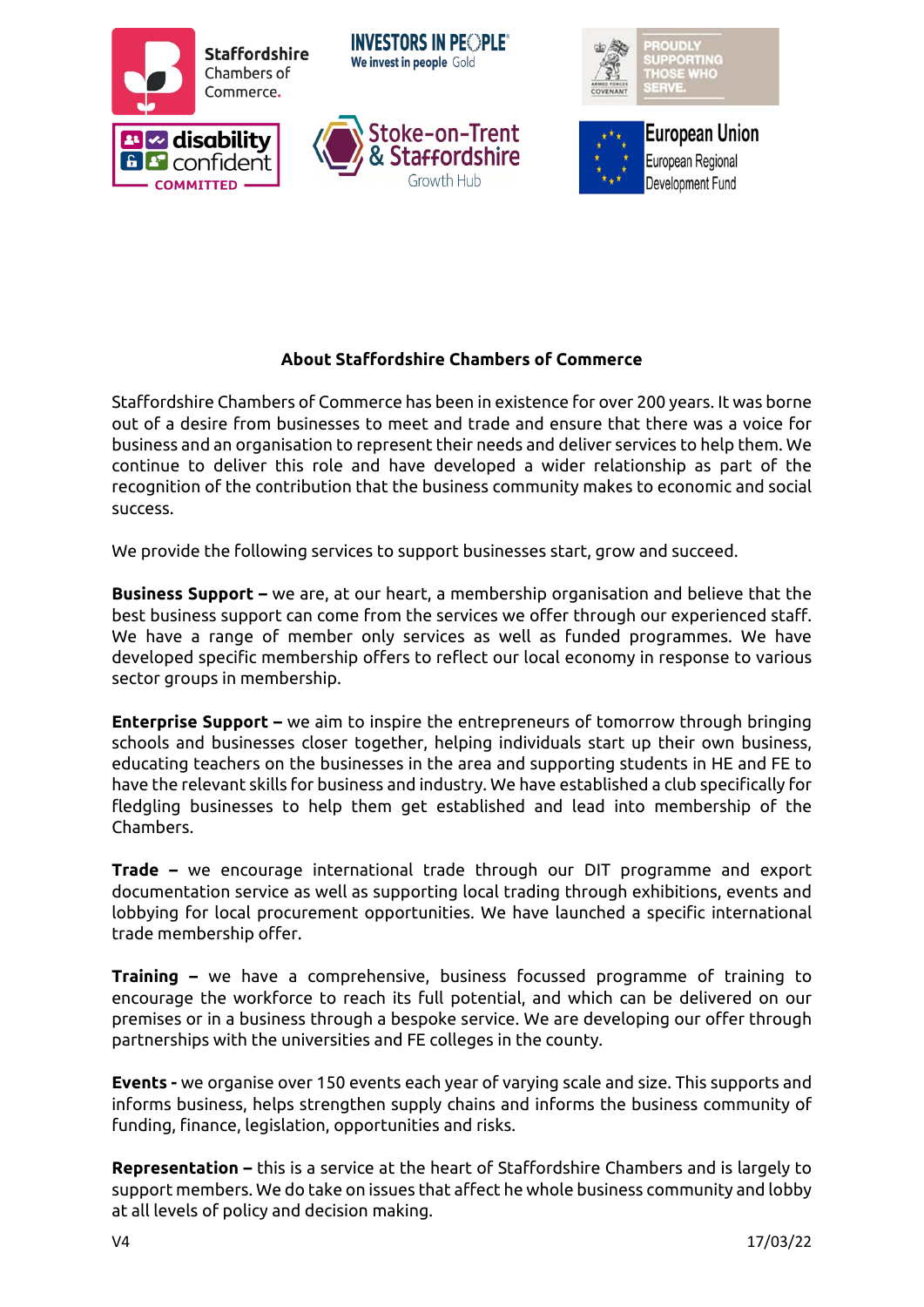





#### **Job Description**

| <b>Job Title:</b>      | Supply Chain & Procurement & Connectivity Advisor |  |
|------------------------|---------------------------------------------------|--|
| <b>Accountable To:</b> | Growth Hub Team Manager                           |  |
| Location:              | Staffordshire Chambers of Commerce                |  |
|                        | Commerce House, Festival Park/Hybrid working      |  |

#### **Our Vision**

All employees of the Chamber are expected to contribute to our vision:

'Staffordshire Chambers believes that we can help all the people of Staffordshire be more prosperous and have more opportunities, by helping business to belong to the Chamber and do things BETTER'.

#### **Our Values**

Our vision is supported by a set of core values which define the standards and behaviours which are expected of all employees: We are:

#### • **Bold**

We try new things We are passionate about making a difference We always put our members first

• **Excellent**  We achieve the highest standards We seek to improve continuously We are committed to equality of opportunity

#### • **Trusted**

We communicate well We are consistent in our approach We put colleagues and customers first

#### • **Team Focused**

We are an outstanding team We are focused on achieving our vision We respect and support each other

- **Ethical** We represent our members professionally We make a positive contribution to the community We act with integrity
- **Responsive** We are open to change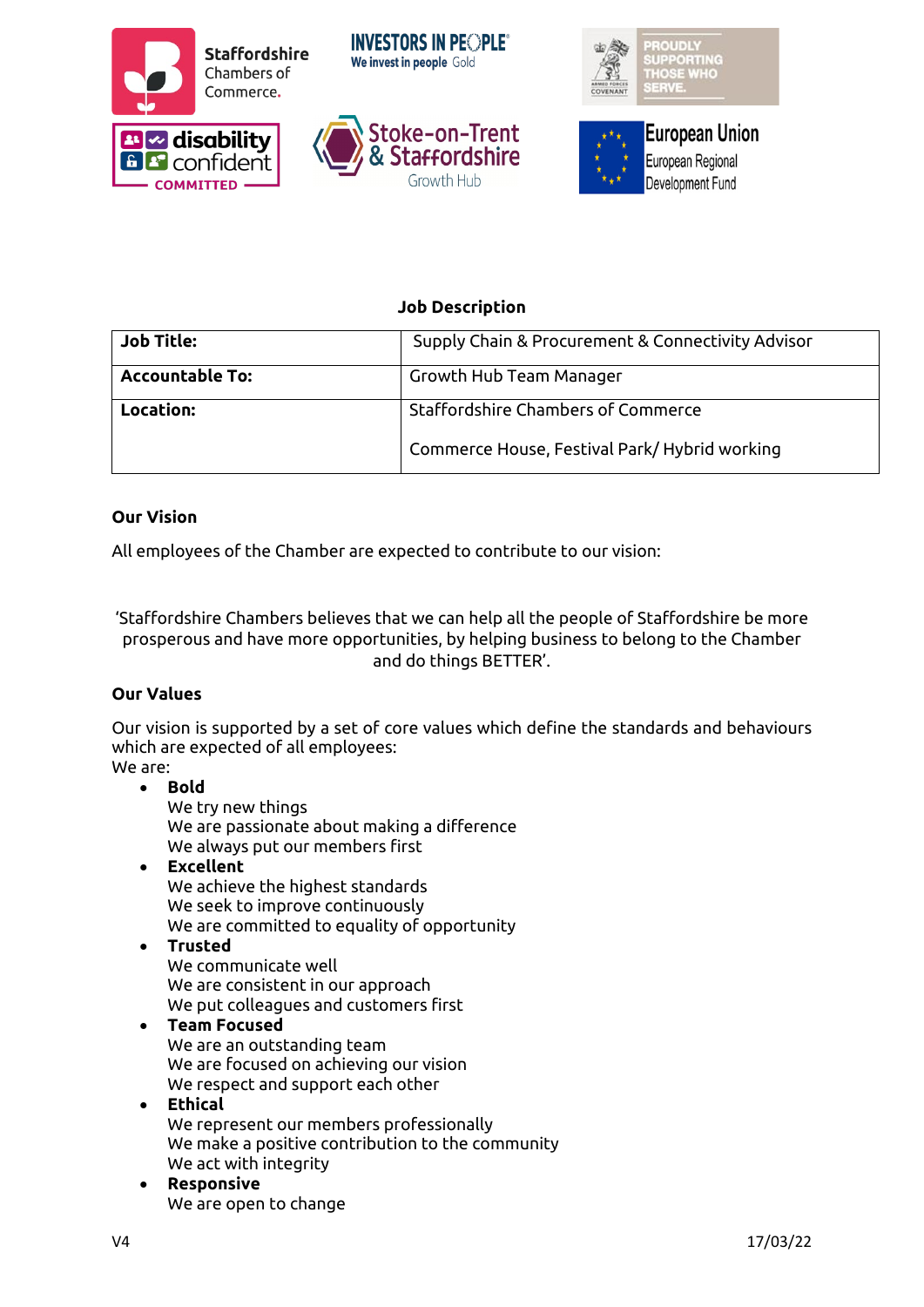





**European Union** European Regional Development Fund

We respond positively to customer feedback We maximise opportunities

#### **Job Purpose**

This role supports the link of supply chain and procurement advice and guidance to Staffordshire based businesses through the connectivity of key stakeholders and partnerships for the buyers in the public and private sectors. The advisor will bring expertise in 'winning work' through various mechanisms such a bid writing techniques and supply chain advice and support. An advocate of the increasing recognition that "buying local" can help local regeneration and help businesses to grow by gaining the right support to operate in new markets and with strong social value and in so doing, provide a strong revenue stream for Staffordshire Chambers.

#### **Principal Accountabilities**

- 1. To develop strong relationships with procurement teams and other key stakeholders across Stoke on Trent and Staffordshire to support SME's in developing better access to a local supply chain
- 2. To establish a procurement forum for buyers to share experiences and knowledge and encourage buying local
- 3. To work with businesses and buyers to understand and recognise the social value aims expected through procurement
- 4. To work with businesses to ensure they are compliant with relevant policies and procedures – both through direct involvement and through helping access other relevant support
- 5. To develop a key database of procurement tools/accreditations required and develop links with BSI, ISOs and other accreditations to get the right advice to businesses and to develop commercial services
- 6. To run effective and imaginative meet the buyer events and workshops to bring businesses and suppliers together
- 7. To develop relevant metrics, indicators and KPIs so that the Chambers can report on the work done by businesses to maximise social value
- 8. To bring procurement best practice and principals into the area and maximise the social value and community benefit derived from procurement activity
- 9. To be familiar with using procurement portals and work with the Chambers staff to bring those opportunities to the attention of relevant businesses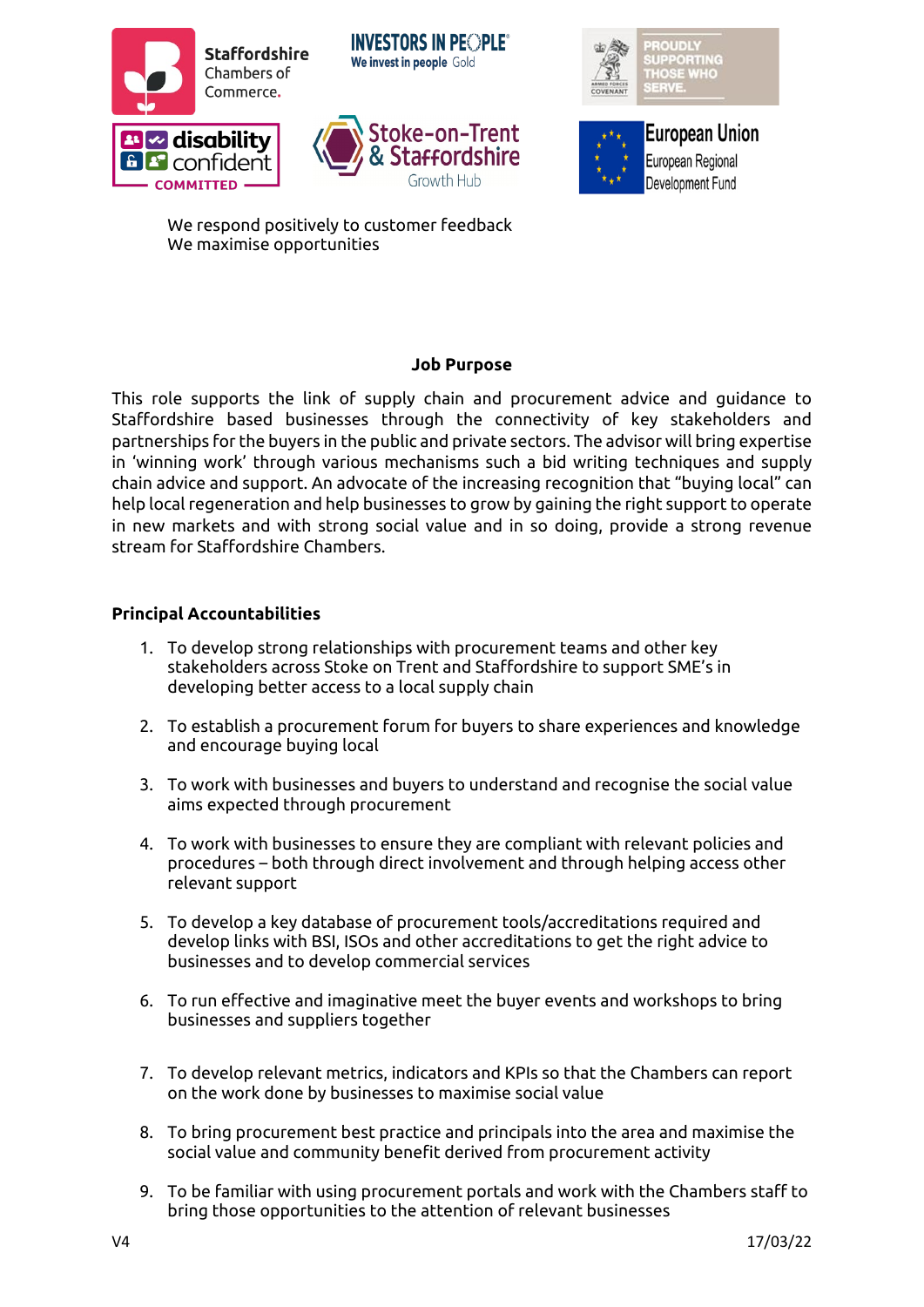





- 10. To help businesses to avoid risks including modern slavery in supply chains, child labour and unintended environmental damage
- 11. To continue to promote environmental initiatives to Chambers' members and the wider business community
- 12. To achieve all targets including training numbers, membership recruitment and to achieve financial targets and KPI's
- 13. To act as a dedicated point of contact for allocated Chambers' members.

#### **General Requirements**

- Work diligently to meet the requirements of the role
- Use the Chambers' CRM system and others as relevant to the role
- Always seek to improve to achieve the highest quality standards and follow the Chambers' quality assurance operating procedures
- Contribute to the Chambers' commitment to work in a commercially successful way
- Participate in internal/external meetings and training as required
- Ensure that all relevant policies, procedures and working practices are adhered to at all times
- Participate positively in one to ones and appraisals
- Work in accordance with the Chambers' culture, values, aims and objectives
- Act as an ambassador for the Chamber at all times when dealing with members or representing the business
- Contribute to the Chamber's team working environment, taking ownership of issues and supporting colleagues where appropriate
- Be flexible and willing to undertake any other duties that may be reasonably required
- To work from other Chamber offices if required.

**NB: This job description forms part of the contract of employment of the person appointed to this post. It reflects the position at the present time only and may be changed at management's discretion in the future. As a general term of employment, Staffordshire Chambers of Commerce may affect any necessary change in job content or may require the post holder to undertake other duties, provided that such changes are appropriate to the employee's remuneration and status.**

**I confirm that I have read and agree to carry out the duties and responsibilities contained in this job description.**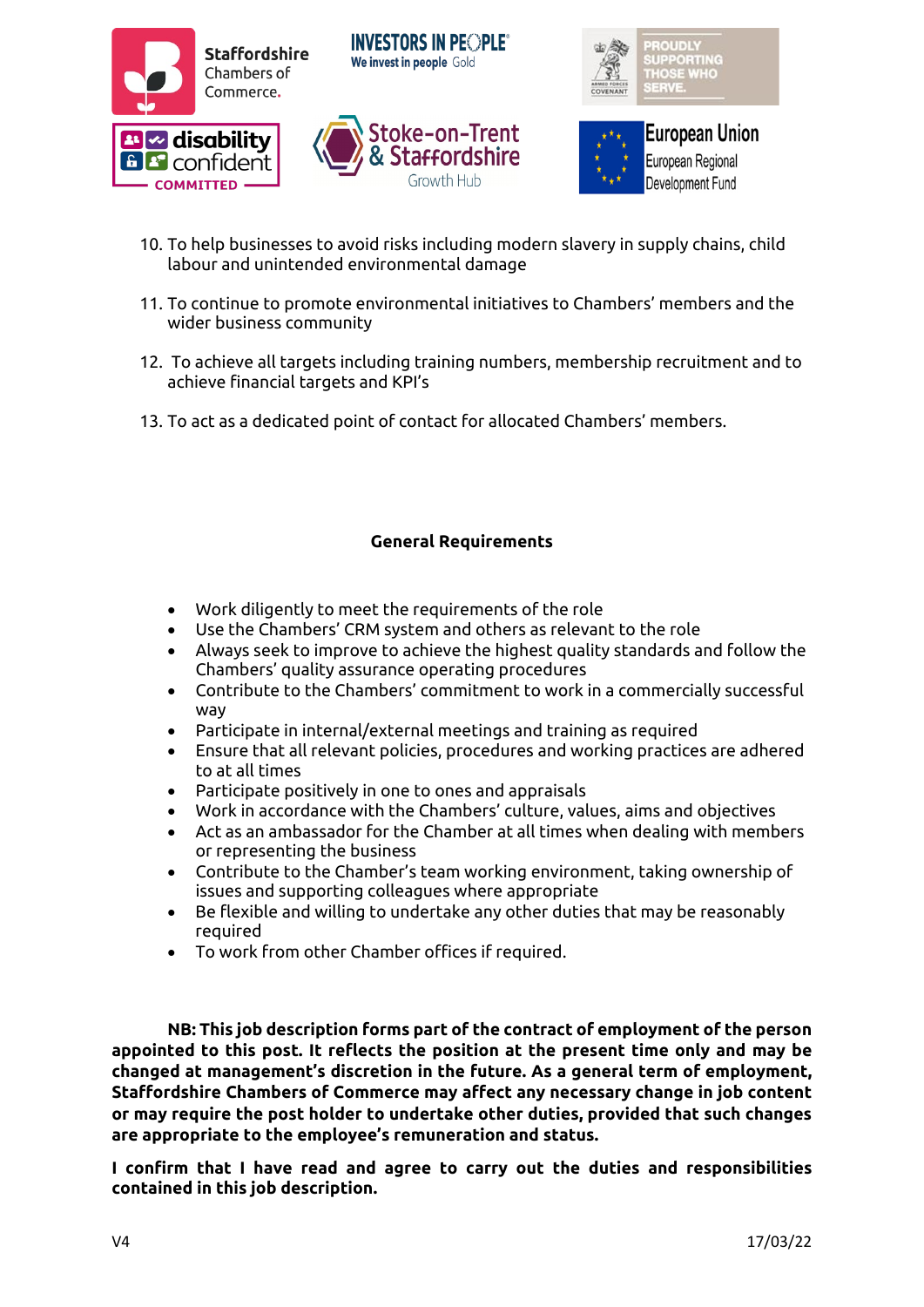|                      | <b>Staffordshire</b><br>Chambers of<br>Commerce. | <b>INVESTORS IN PEOPLE®</b><br>We invest in people Gold | LEMED FORCE<br><b>COVENANT</b> | <b>PROUDLY</b><br><b>SUPPORTING</b><br><b>THOSE WHO</b><br>SERVE. |
|----------------------|--------------------------------------------------|---------------------------------------------------------|--------------------------------|-------------------------------------------------------------------|
|                      | <b>BIZ disability</b><br><b>COMMITTED</b>        | Stoke-on-Trent<br>& Staffordshire<br>Growth Hub         |                                | <b>European Union</b><br>European Regional<br>Development Fund    |
| Name (Please print): |                                                  |                                                         |                                |                                                                   |
| Signed:              |                                                  |                                                         | Date:                          |                                                                   |

# **Person Specification**

| <b>Job Title: Sustainability &amp; Procurement</b><br><b>Connectivity Advisor</b>                                             |                                            |                                           |  |
|-------------------------------------------------------------------------------------------------------------------------------|--------------------------------------------|-------------------------------------------|--|
| <b>Criteria</b>                                                                                                               | <b>Essential</b><br>Оſ<br><b>Desirable</b> | <b>Method of</b><br><b>Identification</b> |  |
| <b>Qualifications</b>                                                                                                         |                                            |                                           |  |
| Professional qualification to degree level or<br>experience working in a procurement role in the<br>public or private sector. | Essential                                  | Application                               |  |
| <b>Proven Experience</b>                                                                                                      |                                            |                                           |  |
| Good knowledge of public and private sector<br>procurement processes.                                                         | Essential                                  | Application/Interview                     |  |
| Experience and accurate use of Microsoft Office<br>packages including Word, Excel and Outlook                                 | Essential                                  | Application/interview                     |  |
| Ability to negotiate, influence, generate confidence,<br>trust and respect.                                                   | Essential                                  | Application/interview                     |  |
| Knowledge of the political context.                                                                                           | Essential                                  | Application/interview                     |  |
| Commercial experience.                                                                                                        | Desirable                                  | Application/interview                     |  |
| Understanding of the region and its social and<br>economic characteristics.                                                   | Desirable                                  | Application/interview                     |  |
|                                                                                                                               | Desirable                                  | Application/interview                     |  |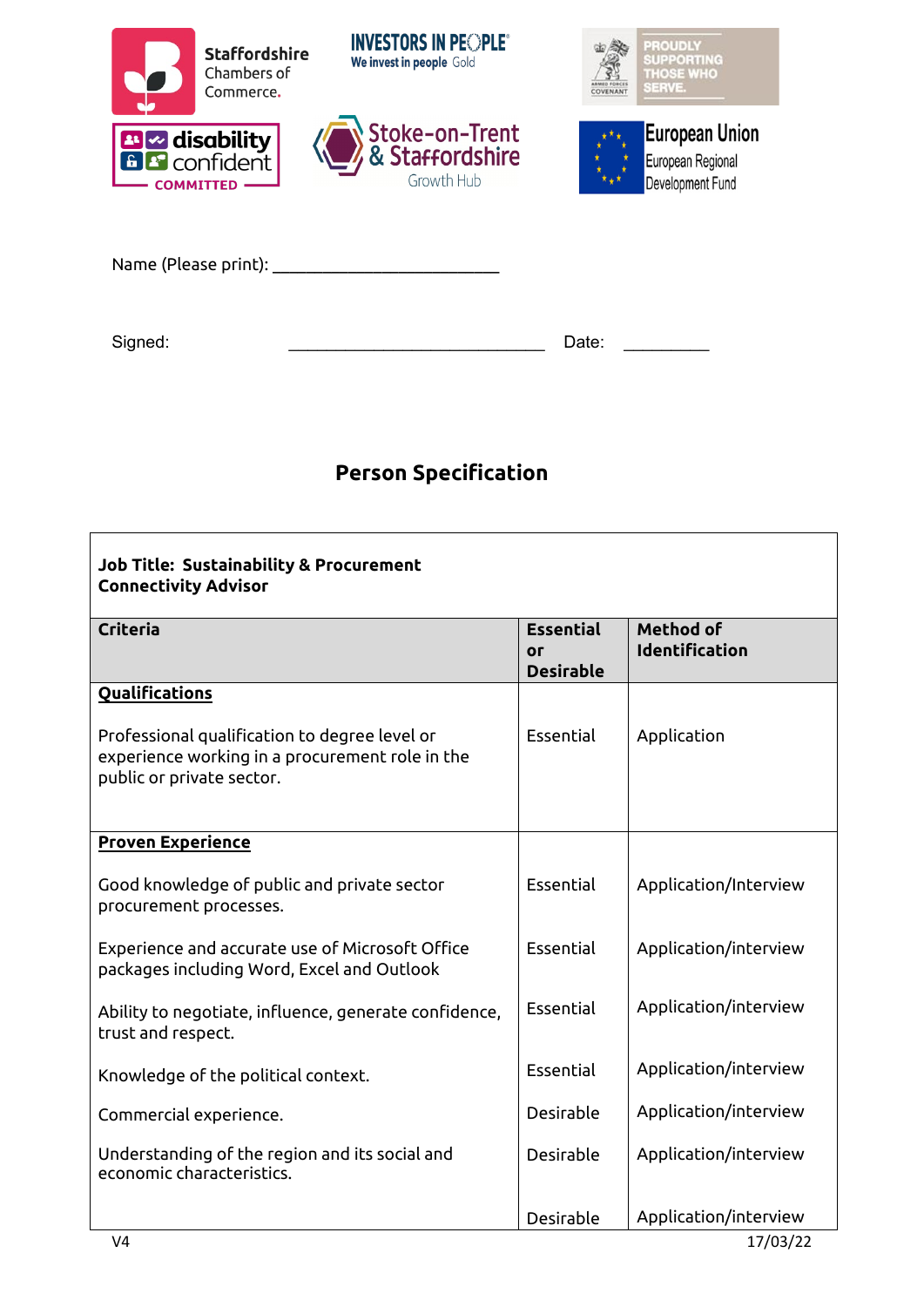

- COMMITTED -

**INVESTORS IN PEOPLE®** We invest in people Gold







# **European Union**

European Regional Development Fund

| Strong interpersonal skills to manage different<br>stakeholders of varying seniority. | Desirable | Application/interview |
|---------------------------------------------------------------------------------------|-----------|-----------------------|
| Experience of fundraising and/or sales                                                |           |                       |
| <b>Knowledge, Skills and Abilities</b>                                                |           |                       |
| Outstanding customer service and relationship<br>building skills                      | Essential | Application/Interview |
| Well presented                                                                        | Essential | Interview             |
| Professional and friendly approach                                                    | Essential | Interview             |
| Able to contribute positively to the Chambers' Vision                                 | Essential | Interview             |
| and BETTER values                                                                     |           | Interview             |
| Excellent verbal and written communication skills at<br>all levels                    | Essential | Interview             |
| Able to work under pressure                                                           | Essential |                       |
| Highly organised and able to meet deadlines                                           | Essential | Interview/application |
| Time management, able to prioritise and achieve<br>deadlines                          | Essential | Interview/application |
| Problem solving skills - able to work on own<br>initiative                            | Essential | Interview/application |
| <b>Other Attributes</b>                                                               |           |                       |
| Excellent team player                                                                 | Essential | Interview             |
| Able to work flexibly and to cover holidays.                                          | Essential | Interview/application |
| Enthusiastic and approachable                                                         | Essential | Interview             |
| Commitment to personal development                                                    | Desirable | Interview             |
|                                                                                       |           |                       |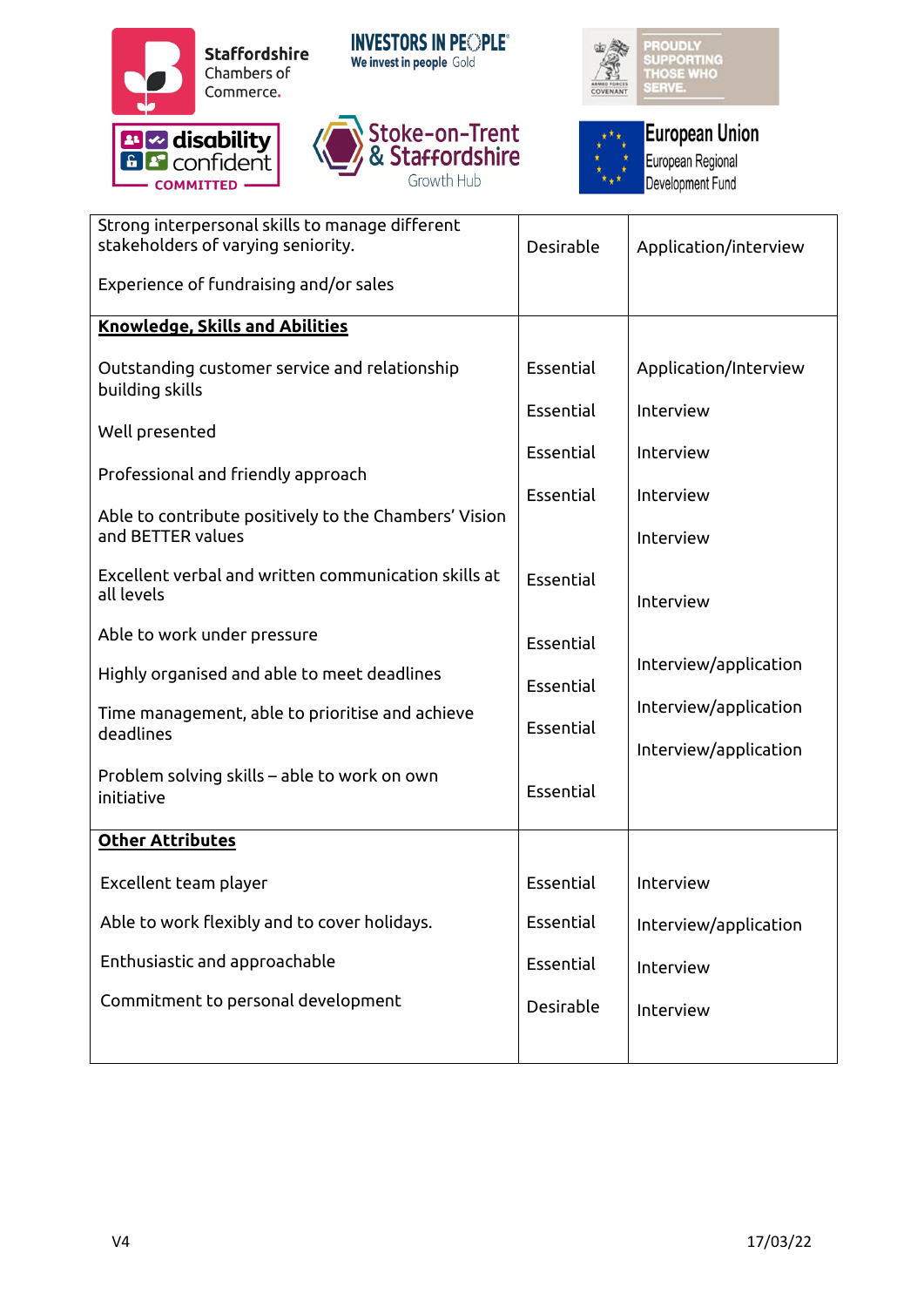

### **ARMED FORCES**

Staffordshire Chambers of Commerce is a Forces friendly employer and have signed the Armed Forces Covenant. Additionally, we hold the gold award for the Employer Recognition Scheme. Staffordshire Chambers of Commerce welcomes applications from the Armed Forces and their families and ensures that no one is disadvantaged. If you are serving or have served in the Armed Forces (or are a family member of) please state this on your application.

### **How to Apply**

Please send your CV to Rebecca Parker together with a supporting letter detailing how you meet the requirements of Supply Chain & Procurement Connectivity Advisor and how you support the Chamber BETTER values.

Applications should be emailed to Rebecca.Parker@staffordshirechambers.co.uk or posted/delivered to Staffordshire Chamber of Commerce, Commerce House, Festival Park, Stoke on Trent ST1 5BE

Closing date: 27<sup>th</sup> May 2022

Thank you for your interest. We hope that this recruitment pack provides all the information you require, however if you have any queries, or would like to have an informal conversation about this role please contact Sonia Bhattle on 01782 202222 or email Sonia.Bhattle@staffordshirechambers.co.uk.

Staffordshire Chambers of Commerce is an equal opportunities employer.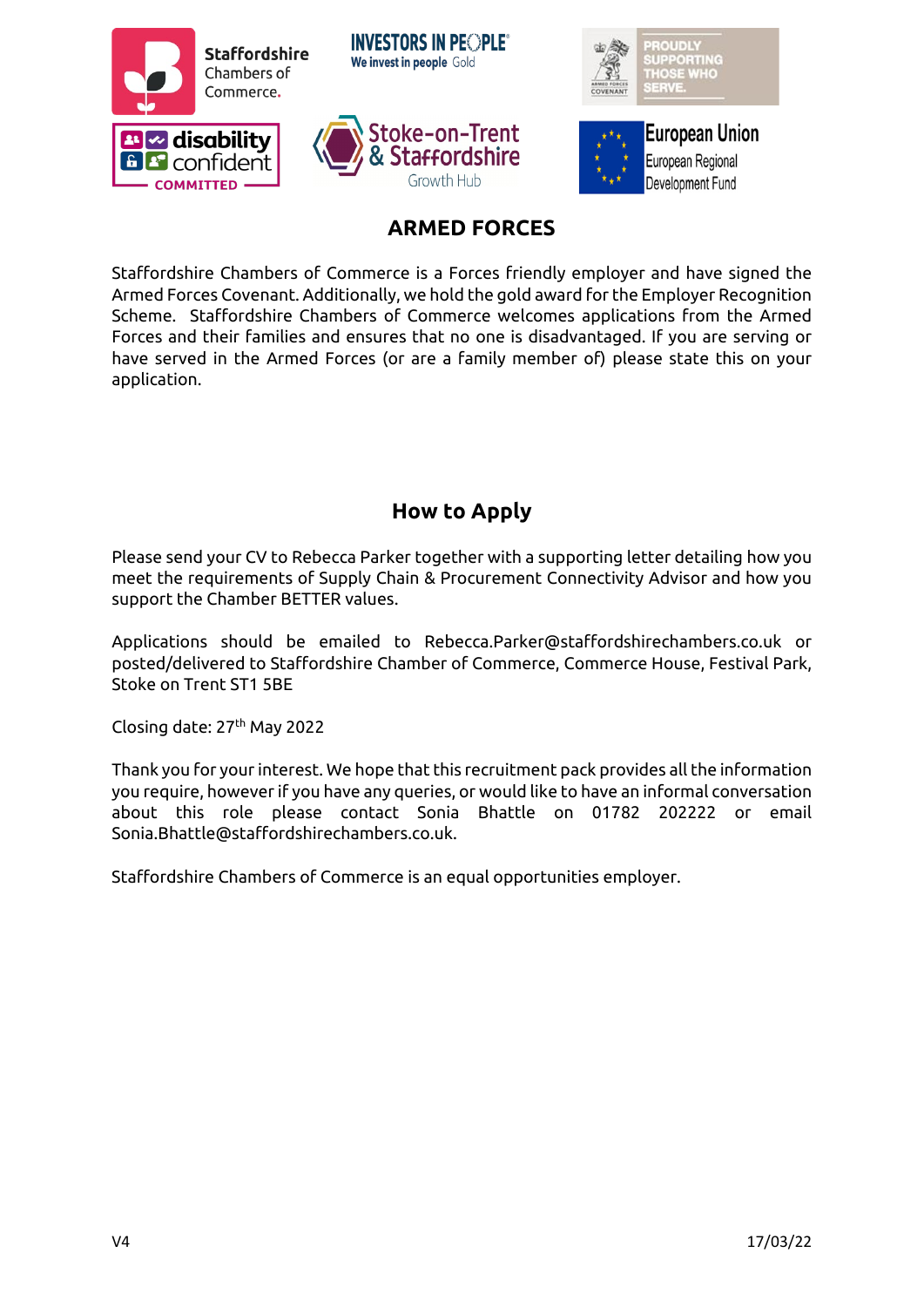

## **Data Protection**

Staffordshire Chambers of Commerce will use any data you provide in your application to assess your suitability for the position advertised This data will not be further processed unless your application is successful.

All candidate information gathered through our recruitment campaigns will be protected and we will fulfill the requirements of the relevant legislation.

In the case of unsuccessful applicants, we will retain all relevant recruitment paperwork for a period of 12 months in case of any claim/dispute, after this time the paperwork will be destroyed by shredding or other confidential waste disposal methods.

Successful candidates will have their recruitment paperwork retained within personnel files and in line with our data retention schedule.

The Chamber will not use any form of automated processes in its recruitment decision making.

If you require any further information in relation to the protection of your data, please contact us using the details or view our privacy policy at www.staffordshirechambers.co.uk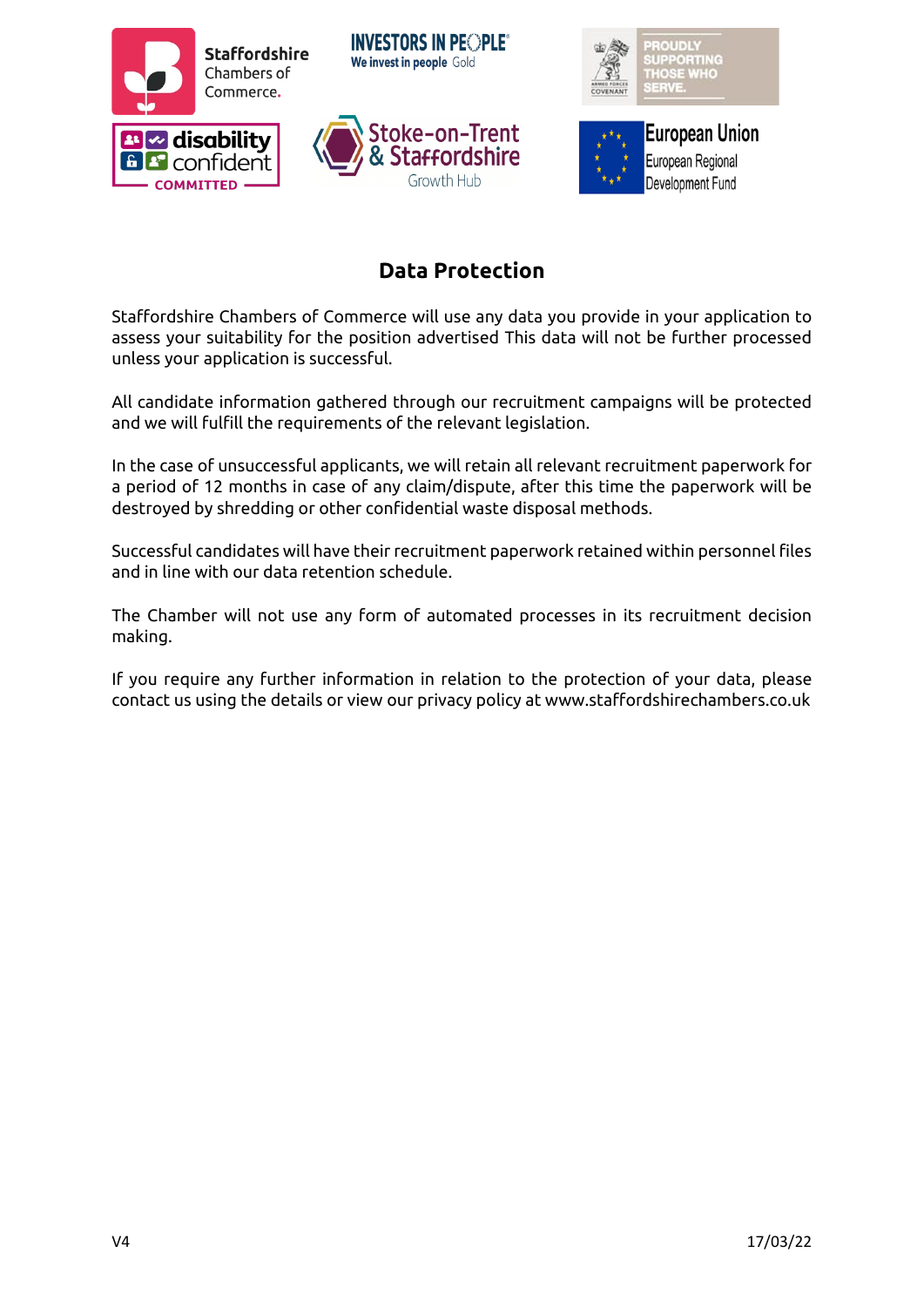

# **Equality and Diversity Monitoring**

Staffordshire Chambers of Commerce is committed to equal opportunities and diversity in all its activities. It is determined that in its provision of services and as an employer it will ensure equality of opportunity for all, regardless of age, race, gender (including gender reassignment), disability, marital status, sexual orientation, or religion or personal belief.

To help us implement and monitor this policy please could you provide us with the following information:

#### **1. Gender**

| Male | $\Box$ Female $\Box$ Other |  |
|------|----------------------------|--|
|      |                            |  |
| ity  |                            |  |

**2. Disabili** 

Do you consider yourself to have a disability?

 $\Box$  Yes  $\Box$  No

If yes, please give brief details:

- **3. Date of Birth**
	- **16 - 25 46 - 55**
	- **26 - 35 56 +**
	- $\boxed{)}$  36 45

**4. Ethnic Origin**

- **A White**
	- British
	- Irish  $\mathcal{L}_{\text{max}}$
	- Any other white background, please state

#### **B Mixed**

White and Black Caribbean